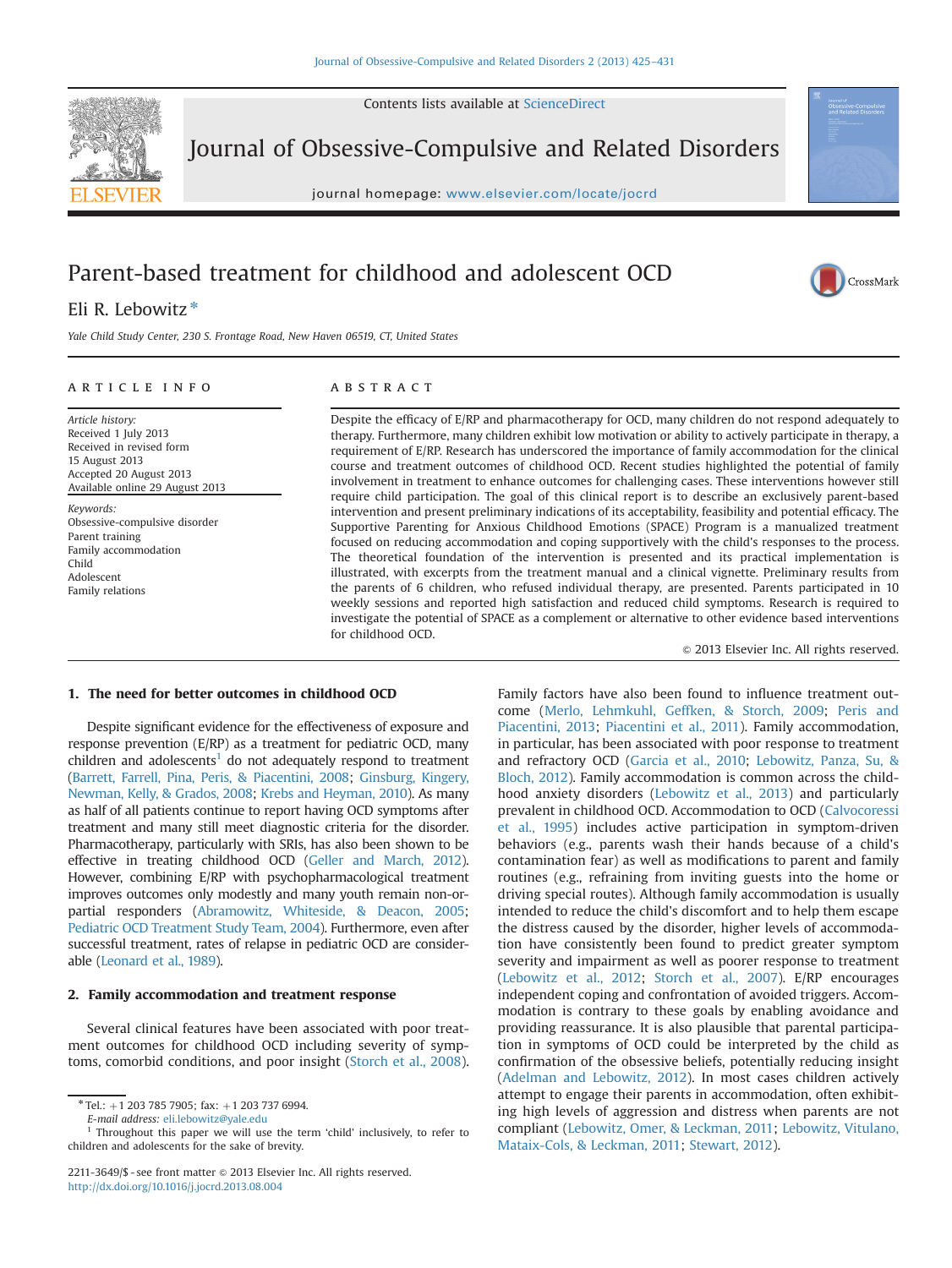#### 3. Child participation and collaboration in treatment

E/RP relies on active participation by the patient in the psychotherapeutic process, and places high demands and expectations on the patient, relative to many forms of psychotherapy. Like in other therapies the patient is expected to arrive for sessions and speak with the therapist. However, in E/RP the child is also expected to engage in active tasks and exercises, both during sessions and between them. And these tasks, by definition, involve exposure to stimuli and to situations that evoke anxiety and trigger distress. Not surprisingly, children exhibit different degrees of motivation and capacity to engage in this challenging process. A child who is ashamed of the content of the obsessive thoughts may be reluctant to disclose them, a child with poor insight can be particularly fearful of engaging in exposures and a child who has come to rely heavily on family accommodation might not wish to engage in a process that could lead to diminished accommodation.

In addition to impacting treatment outcomes, these factors may also prevent some children from ever beginning treatment in the first place. Unfortunately, estimating the number of children who are not willing to engage in treatment and therefore do not participate in clinical research is very difficult. Among adults, it has been estimated that approximately 25% of patients with OCD refuse to participate in E/RP ([Franklin and Foa, 2002](#page-6-0)). There is very little data on treatment refusal in children with OCD, however clinical experience points to the existence of many children who similarly refuse to engage in treatment or do not fully participate in the therapy despite physically attending sessions [\(Abramowitz,](#page-6-0) [Franklin, Zoellner, & DiBernardo, 2002](#page-6-0)).

## 4. Family involvement in individual child therapy for OCD

The evidence for parental influences on maintenance of childhood OCD and on treatment outcomes has led several research groups to explore the benefit of family-based treatment. These efforts have focused on enhancing the effects of individual E/RP by adding or incorporating family therapy into the therapeutic process [\(Barrett, Healy-Farrell, & March, 2004;](#page-6-0) [Piacentini et al.,](#page-6-0) [2011;](#page-6-0) [Storch et al., 2007\)](#page-6-0). Results of these studies generally supported the efficacy of the interventions, but have not demonstrated clear superiority over individual E/RP without the family components. In the case of very early onset OCD, family based behavioral therapy was shown to be a potentially effective alternative to individual therapy, which may be untenable because of developmental considerations ([Freeman et al., 2007,](#page-6-0) [2008\)](#page-6-0).

In a more recent study, [Peris and Piacentini \(2013\)](#page-6-0) randomly assigned complex pediatric OCD patients at elevated risk of failing treatment, to either individual treatment or to individual treatment enhanced with family treatment sessions. They found that patients in the augmented condition were significantly more likely to respond to treatment than patient who received individual child treatment only. This encouraging result, along with similar advances in adult treatment ([Abramowitz et al., 2013](#page-5-0)), bolsters the hope that increasingly focusing on the intra-family dynamics such as family accommodation may enhance outcomes for childhood OCD. However, important questions remain. Firstly, familyaugmented interventions still require active child participation and do not provide a viable solution for children who decline to participate in treatment. Secondly, it is unclear which family element led to the change in child symptoms. Studies have typically attempted to modify multiple family dynamics including family accommodation, cohesion, conflict and communication. The current clinical report describes an exclusively parent based intervention that focuses on supportively reducing family accommodation in parents of children with OCD.

#### 5. Parent based treatment—the SPACE Program

We developed and manualized a parent-only intervention aimed at reducing family accommodation, and in turn bringing about reduction in child symptoms, named the Supportive Parenting for Anxious Childhood Emotions (SPACE) Program ([Lebowitz and Omer,](#page-6-0) [2013](#page-6-0)) which has shown potential for improving anxiety symptoms in children with anxiety disorders. Parents participate in 10 weekly hour-long sessions. SPACE first educates parents on the difference between protective behavior, which focuses on short-term prevention or alleviation of the child's distress, and supportive behavior, which focuses on promoting the child's ability to tolerate anxiety and self-regulate negative effect. Over the course of SPACE, family accommodation is systematically charted and monitored and parents are guided in reducing the accommodating behavior. Because some children respond initially to parents' reduced accommodation with elevated distress or aggression, the treatment includes a set of tools for problem-solving these situations supportively.

SPACE is not the only treatment program for pediatric OCD to involve parents or to address the issue of family accommodation [\(March, 1998;](#page-6-0) [Pediatric OCD Treatment Study Team, 2004\)](#page-6-0). However, SPACE is unique in (a) making the reduction of family accommodation the main objective of treatment as a means of improving child functioning and potentially increasing motivation for individual treatment; (b) working exclusively with parents on family accommodating thus allowing for treatment of children who do not themselves participate in therapy; and (c) providing a cohesive set of tools for the systematic monitoring and reduction of family accommodation and for dealing with the ensuing difficult child responses.

One conceptual framework uniquely suited to coping with children's dysregulated reactions without 'fanning the fire' and escalating the conflict is that of non-violent resistance (NVR). NVR is best known in the political and broader societal context, having been pioneered as an instrument for achieving social change by [Gandhi and Kumarappa \(1951\),](#page-6-0) Martin Luther King Jr. [\(King Jr.,](#page-6-0) [2003\)](#page-6-0) and others. The underlying principle of NVR is the individual's choice to accept the limits of their ability to make another person change, and instead to focus on changing one's own behavior so that it is better aligned with their beliefs and values. This acceptance of the other and emphasis on self-change is appropriate for a parent-based intervention as it focuses attention on changes parents can make to their own behavior rather than on attempts to directly change the child. When a child responds negatively to the parental steps, parents can simply persist, neither abandoning their goals nor engaging in argument. Translations of NVR have already been applied to other family problems such as parent training for aggressive and explosive behavior[\(Weinblatt](#page-6-0) [and Omer, 2008;](#page-6-0) [Omer, Steinmetz, Carthy, & von Schlippe, 2013\)](#page-6-0), as well as parent training for highly dependent young adults ([Lebowitz, Dolberger, Nortov, & Omer, 2012\)](#page-6-0). The NVR approach provides parents in these situations with practical alternatives to becoming drawn into the patterns of coercion and interaction that can create an unhelpful quagmire ([Patterson and Reid, 1970\)](#page-6-0). Like other approaches that emphasize diverting attention from negative behavior ([Peed, Roberts, & Forehand, 1977](#page-6-0)), NVR emphasized modifying parental toward more adaptive patterns. NVR also adds to these approaches a toolbox of positive parental behaviors that better reflect their aims and goals. SPACE draws on NVR principle to help parents cope with disruptive or distressing child reactions to reduced accommodation. The NVR approach suits the treatment children with OCD whose behavior, though disruptive, is driven by anxiety and distress. NVR does not cast the child in the role of 'misbehaver' but emphasizes the need to modify parental responses. Additional components of the treatment focus on increasing the ability of both parents to work collaboratively and on engaging the help of other supporters from the broader family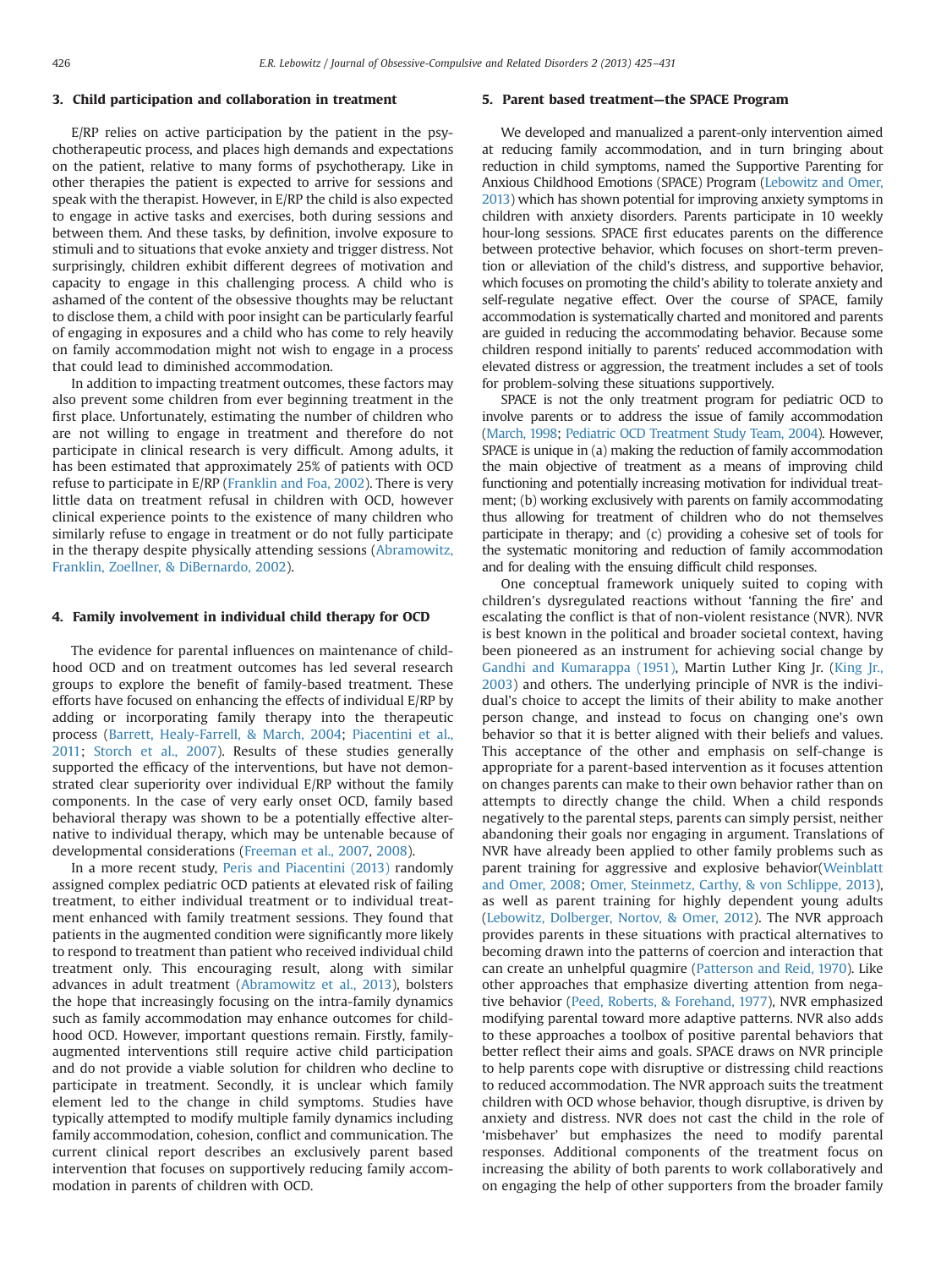and social community to aid and facilitate the process. We next present the treatment process with sample excerpts from the treatment manual, illustrate it with a clinical vignette and then present preliminary results from parents of 6 children with severe OCD who had refused individual E/RP.

## 6. SPACE treatment process and illustrative excerpts from the treatment manual

The SPACE manual is both structured and flexible. In order to allow for a consistent treatment process and to maintain the integrity of the intervention, treatment proceeds along a series of steps that are consistent across patients. In order to allow treatment to be tailored to individual patient characteristics and needs and to enable the therapist to respond to particular difficulties and challenges, SPACE also includes 'treatment modules' which are implemented as needed over the course of therapy.

## 6.1. Introduction and education

The first step in treatment introduces parents to the intervention and to the systemic, family based, view of the anxiety caused by the child's disorder.

Many parents approach parent treatment with wariness and apprehension about being blamed for the child's illness, criticized for their parenting or finding themselves reluctantly 'on the analyst's couch'. These issues are addressed explicitly and the therapist explains to the parents that the child is the patient, that parents of children with OCD are almost invariably drawn into their child's symptoms and that by limiting the child's ability to rely on them for accommodation they can increase the child's ability to overcome OCD.

I know you came to see me because of your child's OCD and I want to clarify that that is exactly what we will be treating here. We are going to try to help your child get much better at handling OCD so that they will feel more comfortable in those situations that make them fearful or that they have been avoiding until now. By helping your child learn that they can handle OCD you will give them much more than you could by only teaching them they don't need to fear any one particular thing. So that is our goal—to help your child learn to cope much better with OCD and feelings of fear or discomfort.

An important emphasis of SPACE is the focus on parent change rather than direct child change. The therapist conveys this to the parents throughout treatment and introduces the principle early in treatment. As parents learn more about accommodation it is natural to view changes to parental behavior as a means to promoting more adaptive behavior in the child:

Although we will be treating your child's OCD we know that just saying to someone with OCD "Don't be afraid anymore", or "Stop doing that ritual and you will feel better" usually doesn't really work. As parents, you probably wish you could just flip some switch in your child's brain to make them think, act or feel differently—but the truth is you can't. In fact, trying to make someone feel differently than they do often makes them even more defensive. You may have already experienced this with your child? That's why in this treatment we focus on something you CAN control. What is it? It's your own behavior. We know that if you can change your own behavior in some important ways that can help your child to cope much better.

When parents equate parent treatment with blame the therapist discusses the difference between parental responsibility to help a child and blame for the difficulties the child faces:

Imagine that your child had a fever and was feeling sick. Imagine she is too sick to go to school and needs your help in getting to the doctor, taking medicine, or perhaps she just needs some comforting hugs to help her feel a little better. Would you feel like it was part of your job as a parent to help her? Of course you would. Might you need to act differently than on other days, for example, not insisting she go to school or perhaps even staying home yourself or checking in on her more often? You certainly might. Would it be your fault that she has the flu? Of course not! Blame is entirely irrelevant to parents' responsibility toward helping children overcome challenges and difficulties. It is part of what being a parent is all about. If your child is suffering from OCD than you as a parent probably want to do what you can to help her get better—that has nothing to do with blame! Sometimes, helping your child means taking her to therapy and other times it means getting advice yourself. But either way, it is only about you being a mom or a dad.

The therapist also introduces the idea that parents sometimes have to make decisions that reflect their love or concern for the child, even though they may not please the child. The therapist explains that for some children fighting against OCD seems too hard and they need their parents to lead some of the fight for them. The potential for child resistance to the process is discussed

Some children may feel compelled to resist the changes you make, because of their OCD. This is normal and to be expected. If children were able to take the long view all the time and always act in their own long-term best interests than they wouldn't be children at all! They would be quite remarkable adults. However, you need to remember that you are acting in your children's best interests and that the steps you take will not harm them. As we plan these steps, we will also talk about how to respond in a productive and supportive way to your child's reactions to the process.

#### 6.2. Monitoring and reducing accommodation

The next part of treatment involves methodically charting the various forms of accommodation that parents engage in, including participation in symptoms as well as modification to family routines and schedules. Written charts are used between sessions to keep track of the accommodation over the week. Systematic self-monitoring can effectively track behavior and facilitates intervention ([Broden, Hall, & Mitts, 1971](#page-6-0); [Kim and Sugai, 1995](#page-6-0); [Shapiro](#page-6-0) [and Cole, 1999](#page-6-0)).Then the therapist and parents choose a 'target accommodation' that they will work to reduce or stop and formulate a detailed plan for how the parents' behavior will change. The child is kept informed of the parents' decision to address the issue, and of the plan they formulate. When the relationship is strained or when disruptive behaviors are typical, written communication with the child can be used to reduce the likelihood of argument or escalation. Below is an example of a plan to reduce parent participation in bedtime rituals and a written text used to introduce the plan to the child.

## 6.2.1. Plan

- One parent will say good night to child in bed—the other will say good night in the living room.
- Parent will leave the room immediately after saying good night.
- Parent will return to room after 20 min if child is awake or in distress but will not perform ritual. Parent will say "I know you are feeling uncomfortable right now, but I'm sure you can cope".
- Child will not be punished for staying up or acting out unless there is physical aggression.
- In the morning both parents will say, "I'm proud of you—you got to sleep without the rituals".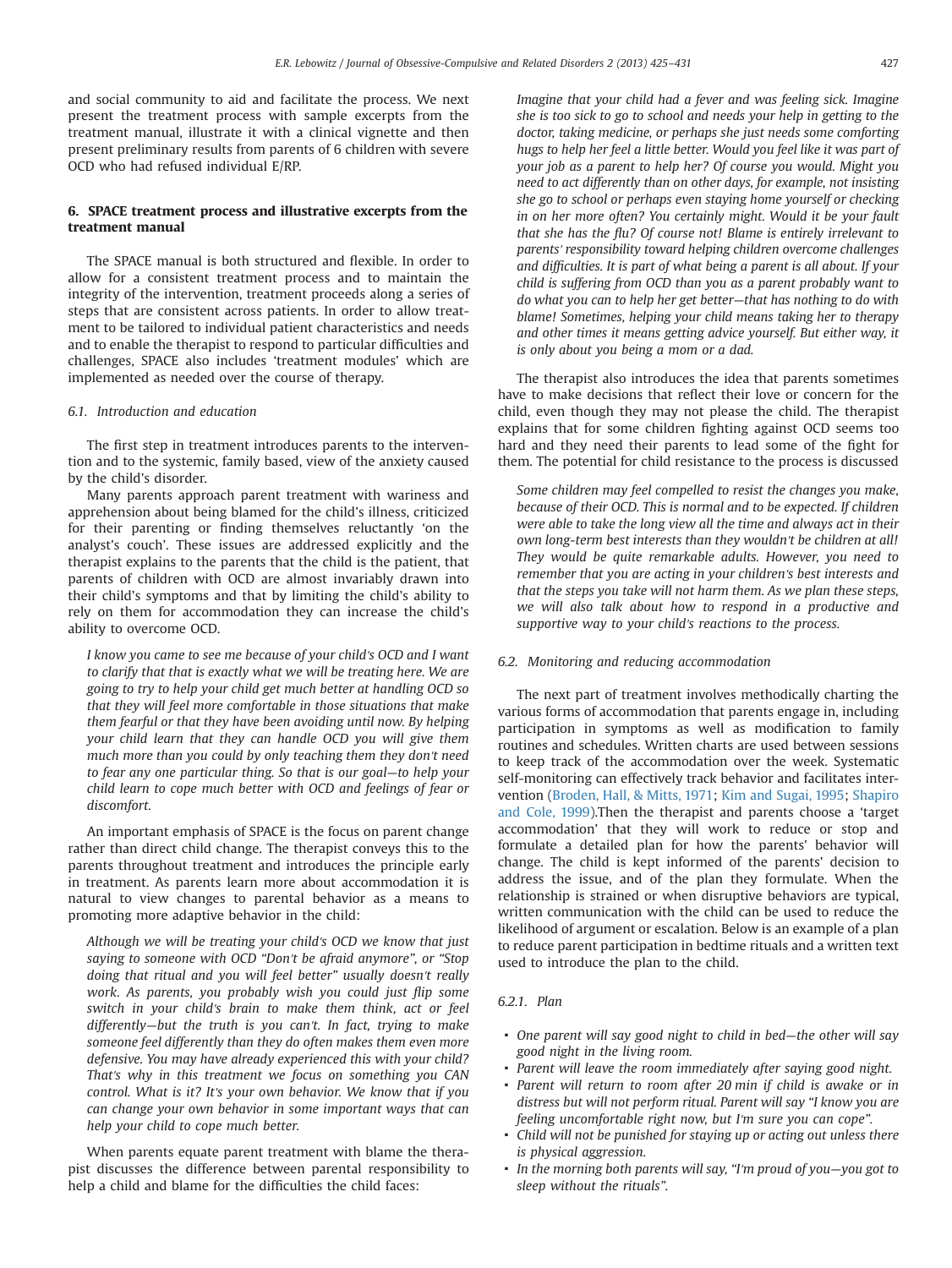- If child becomes overly distressed for more than 1 h then the following night parents will arrange for aunt to stay in the home and will leave the house after saying good night once.
- Child will be informed of the plan—apart from the possibility of parents leaving the home.

#### 6.2.2. Written text used to introduce the plan to the child

Kyler<sup>2</sup>, Mom and Dad love you so much! We know how bad you feel when you worry at bedtime and how scared you are of not doing your rituals. But we also know that by doing the bedtime rituals we are not helping you to get better and to beat OCD. We love you and our job is to help you. From now on, only one of us will come to your room to say good night. We will say it one time and then we will go out of the room. We will check on you after twenty minutes but we won't do the ritual. We know this may be very hard but we are not trying to punish you or hurt you. We are 100% confident that you will be OK! Love, Mom and Dad.

Over the following weeks the parents continue to monitor the accommodation and the therapist helps to problem-solve difficulties in implementing the plan. After reduction is achieved in the target accommodating behavior, another target is selected and the process is repeated. This time more emphasis is placed on the parents taking initiative in choosing the target and formulating the plan.

## 6.3. Troubleshooting the SPACE Program—treatment modules

SPACE includes a number of modules that are implemented as necessary to help overcome common difficulties in reducing family accommodation.

#### 6.3.1. Improving cooperation between parents

A common difficulty in parent training, in our experience, is the lack of collaboration and cooperation between the two parents. This can range from minor disagreements to complete lack of cooperation or only one parent agreeing to engage in the process at all. Among the many factors that could hamper good cooperation are the different times that parents spend with child, differing parenting styles such as more authoritative or permissive parents, attributions of blame, and different degrees of identification with the child's experience. The SPACE module focuses on increasing cooperation by integrating both parents' standpoint (e.g., integrating acceptance of the child's experience with confidence in the child's ability to cope) and includes behavioral exercises such as asking parents to 'switch roles' for a predetermined time such that the more accommodating parent is placed in charge of getting a child to cope while a more demanding parents is charged with helping the child to feel better. Planning specific times for review and communication during the week also helps to improve communication.

## 6.3.2. Social support

This SPACE module helps parents to recruit and engage the help of friends, family and others in the broader social context who can support the treatment process. Supporters can sustain the parents' efforts, reinforce the message to the child that the OCD must be overcome, mediate between child and parent to reduce conflict, and encourage the child. The module also addresses some common reasons that we have found make parents reluctant to accept help, such as embarrassment or fear of being criticized.

## 6.3.3. Dealing with disruptive child reactions

This module is used when there is a likelihood that a child will react with aggression toward parents or toward themselves, or when this has occurred during treatment. Using the principles of NVR, parents are encouraged to persist in their efforts without becoming drawn into argument or escalation. The use of supporters can be helpful in attenuating child explosive behavior. For example, when a child has acted violently after parents refused to accommodate the parents can ask several supporters to call the child, inform them that they are aware of the behavior and that although they understand the child's distress violent behavior is forbidden. They can also express support for the process the parents are implementing. The therapist stresses to the supporters that the aim of the calls are not to shame the child or to accuse them. Rather, the supporters express their acknowledgment of the difficult process the child is experiencing and recognize any progress that has been made. However, they also state that acting in a disruptive or aggressive manner is an unacceptable way of dealing with the difficulty and they can offer to help if the child feels the same way again.

#### 6.3.4. Coping with threats toward the self

When a child expresses threats or aggression toward themselves the therapist will advise the parents on practical steps to ensure the child's safety (e.g., a visit to the ED or close supervision at home) and help them to protect the child without agreeing to stop the therapeutic process.

## 6.4. Case example

May, a 13 year old girl, had symptoms of OCD since she was approximately eight years old. At first, her symptoms centered on the fear of germ contamination and she avoided contact with many things she considered dangerous or dirty. She was treated at age nine with E/RP and had a partial response. Her symptoms improved to the point that her functioning returned to normal but she continued to be overly concerned with contamination. For the past year however, her fear of contamination had changed. She was now afraid of exposure to harmful chemicals, radiation, asbestos and other environmental hazards. May refused to walk outside the house and would only go outside if one of her parents drove her from door to door (she would dash from the house to the car covering her mouth and nose with a surgical mask); she forbade anyone in the family to open windows in the house and would explode with rage at any violation of this rule, she asked her both her parents at least 15 or 20 questions each day relating to her fear and would question them both about any exposure they may have experienced while outside of the home; and she refused to allow them to clean any part of the house with anything but plain water, forbidding the use of detergents and cleaning agents. At school May would go directly into class from the car and refused to leave the class during recess or to sit near a window. Over the two months prior to evaluation she had missed 13 days of school because she refused to leave the house in the morning. Although May had previously been a social and well-liked girl, her relationships with friends had deteriorated as she withdrew into herself and avoided most social situations. May's siblings (7; 9) complained bitterly about the rules their older sister imposed, particularly when she embarrassed them in front of friends. They retaliated by teasing her, telling her they had opened her window or had purposely brought contaminants into the house. May refused to return to the therapist who had treated her a few years earlier stating categorically that she did not have OCD and that the therapist (whom she had actually liked very much) had been mean to her 'all the time'. She agreed to participate in an

Kyler, and all names in the paper are pseudonyms. No personal information is disclosed in this manuscript.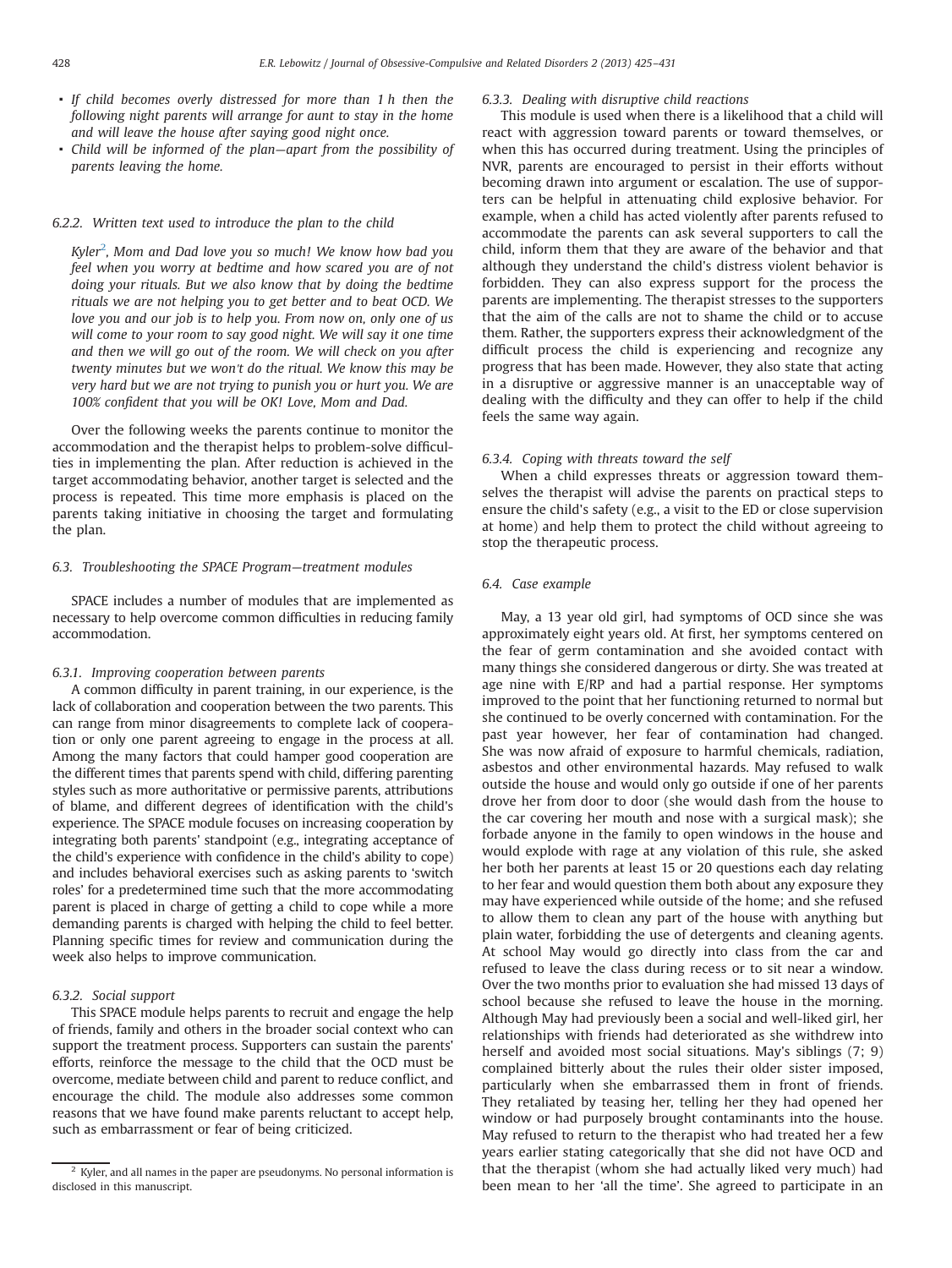evaluation only when her parents promised her a large prize if she came and threatened to hospitalize her if she did not.

During the evaluation, to which she came dressed in old clothes she meant to throw away immediately after returning home, she was antagonistic and only partially responsive to questions. She admitted her worries may be inflated but stated that if this were the case it was because her parents and siblings were 'grossly irresponsible' and therefore she needed to be extra careful. Her score on a measure of OCD symptoms Children's Yale–Brown Obsessive-Compulsive Scale (CYBOCS) ([Scahill et al., 1997\)](#page-6-0) was in the moderate range (17) but parent report on the same measure was in the severe range (31). When asked about treatment she flatly declined and then refused to answer any more questions. May's parents felt very helpless. They witnessed her symptoms growing in severity and her deteriorating functioning but were unable to help her as she refused to accept treatment. The parents participated in SPACE in the hope of alleviating her symptoms and increasing her willingness for individual treatment.

After introducing the intervention and discussing the rationale for parent treatment and the importance of family accommodation the therapist helped the parents draft a letter to May and asked them to present it to her together when they were feeling calm and composed. The therapist role-played with the parents reading the letter out loud, handing it to May and leaving the room without engaging in argument. The letter said:

Dear May, We love you so much and we think you are a kind and beautiful girl. We know how scared you are of getting sick. We do understand this but we know that OCD makes you feel that way and it is our job as your parents to help you get better. We are going to be working really hard from now on to help you overcome this fear. We will get as much help as we can from whoever can help us. Together we will beat OCD. Love, Mom and Dad.

The parents reported that May listened to the letter without comment. When they handed it to her she crumpled it in her hands, threw it back and them and glared at them. Then she began to cry. Her parents stayed in the room a few minutes longer without speaking and left.

The next session included a detailed review of all the ways in which the parents' and siblings' behavior was modified to accommodate May's OCD. As a first target for change they focused on being able to open windows in the house, an issue that caused significant discomfort to the whole family. They wrote May another letter informing her that they would begin opening windows each day and that they were confident she would be able to overcome her fear. They stressed that they were not doing this to punish her but out of concern for her wellbeing. With the therapist the parents prepared a list of friends and relatives whom they thought would be able to help them and contacted each of them in turn, explaining May's difficulties and the process they had undertaken. The parents were amazed at the level of support they received. The supporters were encouraging and some of them shared similar personal experiences.

For the first time they opened a window they asked two supporters, an uncle of May's and her grandmother, to be in the house. Both parents reminded May of their decision and got up to open the window. May yelled: 'don't you dare', but the parents proceeded to open it. The grandmother spoke calmly to May and reminded her that she was a strong and capable girl. May was clearly distraught and closed herself in her room. Half an hour later her uncle went up to her room and spoke with her. A few minutes later they came downstairs together and May was able to sit in the living room with the others. The parents continued to open a window each day and May's distress was reduced after two or three days.

As a second target accommodation the parents chose to focus on May's repeated reassurance seeking questions. These had become very disruptive to them, partly because she would call them repeatedly on the phone at work when an obsessive worry preoccupied her. Together with the therapist they decided that each of them would answer no more than two OCD questions per day. If May tried to call them on the phone after they had answer two questions they would not answer. In case of emergency May was to send them a text message specifying the nature of the emergency. May's mother was concerned that if left with her doubt and not able to ask for reassurance, May's obsession would grow and grow until she 'completely lost it'. The therapist agreed that May would be very uncomfortable but assured the parents that the discomfort would pass without lasting damage. The parents wrote to May again and expressed their pride in the progress she had made at being able to tolerate open windows. They acknowledged that she asked them questions because she was truly anxious but expressed the belief that their answers were only contributing to making her OCD worse, and their determination to help her overcome the problem.

On the first day of the new plan May asked each of her parents two questions immediately after arriving home from school She then tried to ask her mother again. When the mother did not answer May became very agitated. She trailed after her mother from room to room asking her to 'promise' that she was not going to get sick. She stood very close to her and yelled her question in her ear. Then she tried to call her father for a third time. When he did not answer the phone she sent him a text message with the words 'you'll be sorry!' May began taking things out of drawers in her parents room and throwing them on the floor. She stamped on their clothes and caused the lamp near their bed to break. Her mother called the therapist who advised her not to immediately intervene and scheduled an appointment for the next morning. In the meantime the parents were to leave everything exactly as May had left it.

Both parents arrived to the next day's session very upset. They felt they had 'gone too far' and pushed May beyond her capability. The therapist acknowledged their feelings but pointed out that while May had indeed behaved very badly, she had also been able to eventually withstand not getting the answers she sought. The therapist asked the parents to contact the supporters and invite them to come to the house. The parents would not straighten up their room but rather would allow the supporters to observe what had occurred and would ask them to express to May that such behavior was unacceptable. Seven supporters agreed to come and one who could not come to the house was sent photographs of the parents' room. The supporters told May that they understood had awful she must have been feeling to act like that but stressed that her behavior was not acceptable. One supporter said: 'This is vandalism May, that's never OK. Next time why don't you call me when you are so angry? Maybe I can help.' May was very quiet and teary that evening. Before going to bed she handed her parents a note. She wrote "I am sorry. I know I should not have done that. Thank you for helping me fight OCD". Her parents were shocked as it was the first time she had acknowledged to them that her questions were symptoms of OCD. The next day, May again tried to ask more than her 'quota' of questions but did not resist when her parents refused.

Over the following weeks May's parents were able to address additional accommodations and the process became gradually easier. May learned to recognize their written announcements as signs that they would follow through with determination and became less resistant. The parents also reported seeing gradual improvement in symptoms they had not targeted. She stopped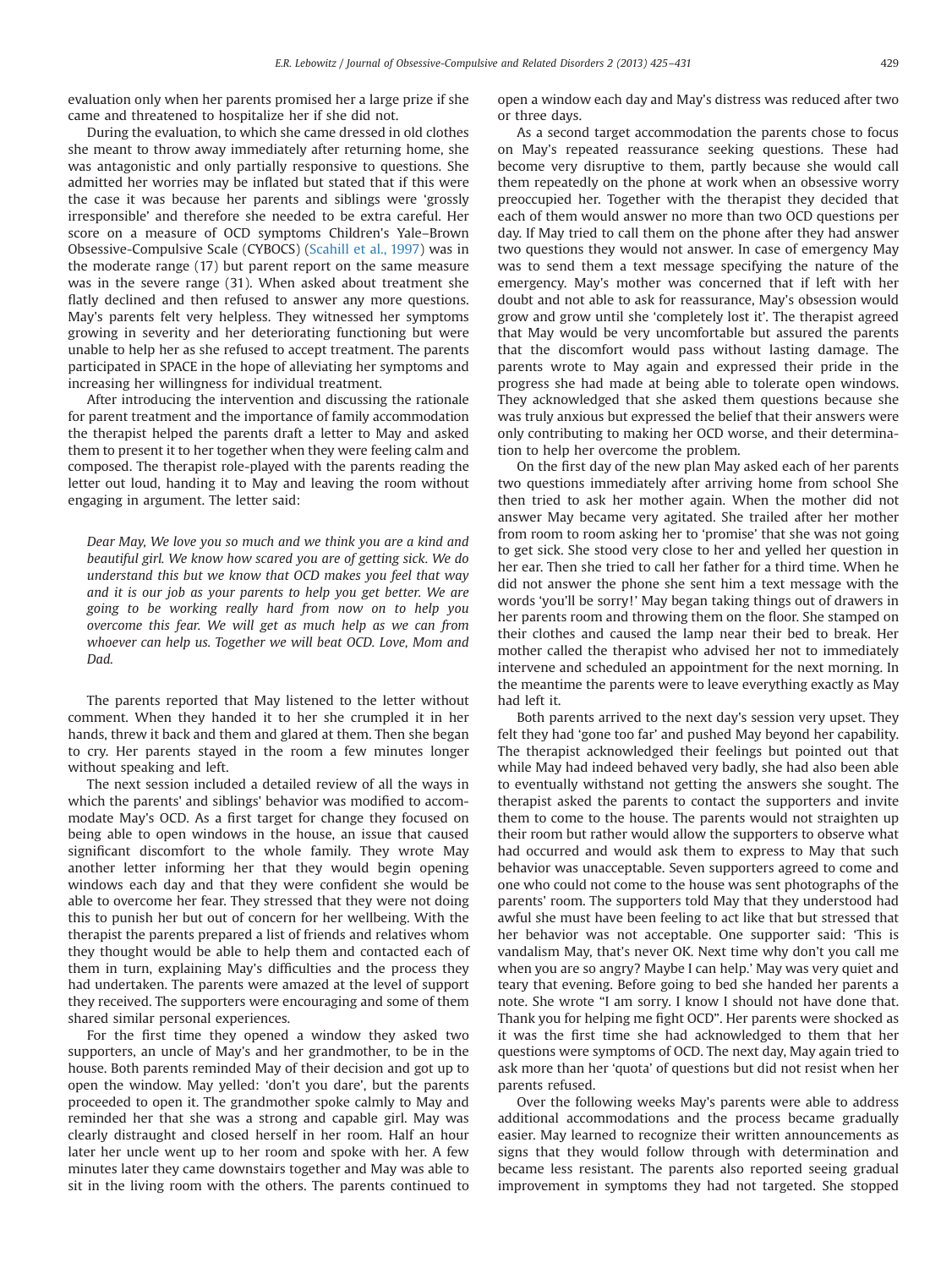<span id="page-5-0"></span>covering her face when walking to the car and her teacher reported that she had left the classroom during recess. As a final step in treatment the parents began to wash the floors of the house with detergent, and after a few days this was expanded to include May's room. At the end of treatment May and her parents CYBOCS was both scored 10 and she expressed a willingness to begin individual treatment for her remaining symptoms. The addition of individual treatment alongside parent work allowed May to focus on symptoms her parents were less engaged with and to take an active part in her own recovery.

## 7. Preliminary report on six cases

Parents of six children who met DSM-IV criteria for primary diagnosis of OCD, and who declined cognitive behavioral therapy participated in the SPACE treatment program. Children were between the ages of  $10-13$  (M age  $= 11.3$ ) and four were boys. Three children had at least one additional anxiety disorder diagnosis and two also had attention deficit hyperactivity disorder (ADHD). Five families were intact two-parent homes and one child lived with his divorced mother. Mothers participated in treatment in all cases and fathers participated in four cases. All parents completed ten treatment sessions. The most frequently implemented treatment module was accessing social support (5 cases); followed by coping with disruptive behavior (4 cases); improving collaboration between parents and coping with threats toward the self (2 cases).

Severity of OCD symptoms as measured by parent report CYBOCS ranged from 25 to 36 ( $M = 29.16$ ). Family accommodation, as measured by the 9 accommodation items from the pilot study of family accommodation [\(Calvocoressi et al., 1995\)](#page-6-0) ranged from 19 to 30 of a possible 36  $(M=24.16)$  and coercive-disruptive OCD behaviors as measured by the Coercive Disruptive Behavior Scale for Pediatric OCD (CD-POC) [\(Lebowitz et al., 2011](#page-6-0)) ranged from 27 to 65 of a possible 72 ( $M=41.5$ ). Overall child anxiety as measured by the Pediatric Anxiety Rating Scale (PARS) [\(RUPP Anxiety Study Group,](#page-6-0) [2002\)](#page-6-0) ranged from 15 to 26 of a maximum possible score of 30  $(M=21)$ . Three of the six children were on stable doses of medication without changes for six months (3 SRI; 1 also on atypical antipsychotic), the other 3 had refused medication as well as E/RP. None of the children had undergone E/RP in the past. No parents currently had OCD but 2 had been diagnosed with OCD in the past and 1 had current significant subclinical OCD symptoms. Parents consented to participation in the treatment study, which was approved by the Institutional Review Board (IRB). Preliminary findings are presented here as indication for the feasibility, acceptability and potential of SPACE, not as evidence of the program's efficacy.

All parents completed treatment. Client satisfaction as measured with the eight-item Client Satisfaction Questionnaire [\(Attkisson and](#page-6-0) [Zwick, 1982\)](#page-6-0) was high  $(M=30.1 \text{ of a possible 32})$ . Therapist postsession forms showed high adherence to the session outlines.

Average parent-report CYBOCS score after SPACE treatment was 11.5, a significant improvement of 17.6 points compared to before SPACE (paired sample t-test = 14.7,  $p < 0.01$ ). Family accommodation as measured by FAS was reduced by an average of 13.1 and coercive disruptive behavior as measured by CD-POC was reduced by an average 24.9 (paired  $t = 7.4$ ,  $p < 0.01$  and 4.59,  $p < 0.01$  respectively).

## 8. Discussion and conclusion

Parents of children with OCD are usually drawn into their child's disorder through complex patterns of enmeshment and entanglement involving participation in symptom driven behaviors and modification of personal and family routines ([Lebowitz](#page-6-0) [et al., 2012](#page-6-0); [Storch et al., 2007\)](#page-6-0). These accommodations have negative impact on clinical course of the child's disorder and predict poorer response to treatment [\(Garcia et al., 2010\)](#page-6-0). As noted earlier, it seems plausible that parent accommodation could reduce a child's insight by seemingly confirming the need for rituals. This possibility would be in line with some reports of a relation between family accommodation and poorer insight in children, though more research is needed before a causal link can be established. Accommodation could potentially also lower motivation for treatment by providing the child with a viable alternative to facing the distress caused by the disorder. Although it is unclear how many children with OCD are not being treated because they decline to attend even an initial evaluation clinical experience would indicate there are many such children. Even when ostensibly in therapy, not all children comply with the active elements of treatment such as exposures that are integral to E/RP.

Other studies in both children and adults have been investigating the benefit of involving family members in treatment, including a strong emphasis on modifying these patterns of enmeshment by targeting family accommodation. These programs however generally augment individual treatment and therefore still require that the patient consent to treatment and cooperate with it. SPACE is a novel intervention that is exclusively parent based and casts the interpersonal nature of the disorder as both potential handicap and potential benefit. It is the nature of systems that change to one part of the system will generally lead to change in the other parts. By focusing on modifying parental behavior, without the need for active child collaboration, parents work to bring about reduction in childhood symptoms of OCD. Parents are empowered to actively help their child, moving away from the frustrating feeling of helplessness that generally comes with having a child who is ill and will not accept treatment.

The small sample described in this report is typical of youth with OCD in the frequent co-occurring psychiatric diagnoses. Comorbid anxiety disorders [\(de Mathis et al., 2008;](#page-6-0) [Kessler et al., 2009\)](#page-6-0), ADHD ([Lebowitz et al., 2012\)](#page-6-0), as well as dysregulation [\(McGuire et al., in](#page-6-0) [press](#page-6-0)) and rage attacks [\(Stewart, 2012](#page-6-0); [Storch et al., 2012\)](#page-6-0) are common complications. SPACE may be particularly well suited to addressing these complications. The focus on parent change means that children who are not good candidates for CBT can still benefit, and the NVR approach is geared toward avoiding being drawn into unhelpful escalation triggered by the child's anger or rage. Parents learn to delay their response to the child's outbursts, lowering the risk of impulsively attacking back or retreating from the changes they have planned. The emphasis on social support can sustain parents and in our experience the presence of concerned supporters can inhibit explosive behavior in many children.

Preliminary indications support the potential of the program to improve child symptoms and to increase the likelihood of successful individual child treatment. Thus, though SPACE is a parent only intervention it may set the stage for child treatment to follow. An important question for future research will be the identification of psychosocial and clinical factors that moderate the effect of SPACE. It seems likely that children with highly accommodating parents are more likely to benefit than children with less accommodation but research is needed to empirically investigate this and other potential moderators. Other investigators ([Peris and Piacentini, 2013\)](#page-6-0) have highlighted the importance of family treatment for families with high-conflict and poor cohesion. In our experience SPACE too can be difficult to implement in some very high intra-marital conflict situations. In a current larger study we hope to be able to investigate such moderators in more systematic fashion.

## References

Abramowitz, J. S., Baucom, D. H., Wheaton, M. G., Boeding, S., Fabricant, L. E., Paprocki, C., et al. (2013). Enhancing exposure and response prevention for